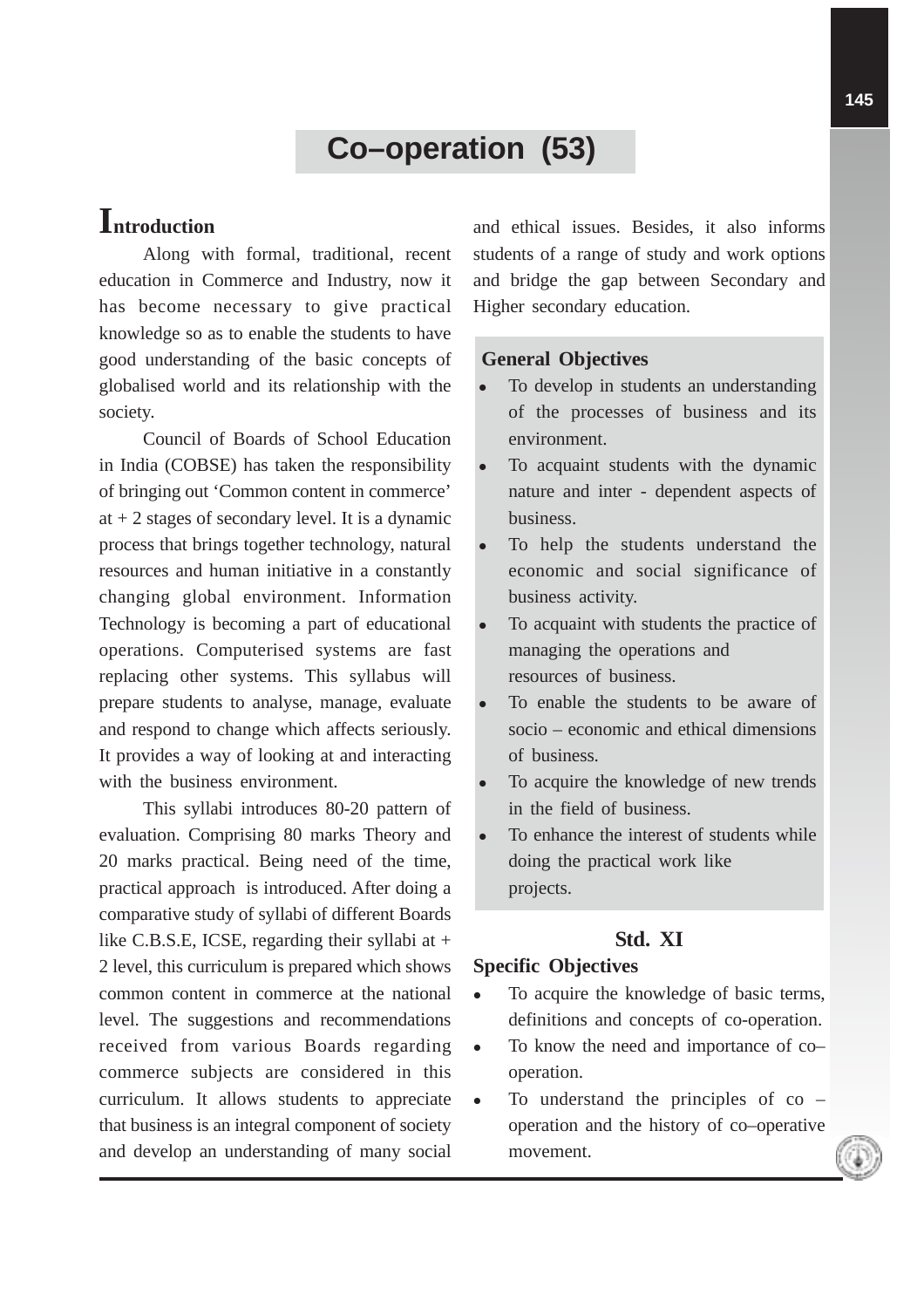To get knowledge of Credit co– operative society, Farming co-operative society, Processing co– operative society, Marketing co– operative society, Industrial co–operative society, Multipurpose co – operative society, Consumer co–operative society, Housing co–operative society.

#### **UNIT–1 Co - operation**

- 1.1 Meaning
- 1.2 Features
- 1.3 Need
- 1.4 Importance

## **UNIT–2 Principles of co–operation**

- 2.1 History of co–operative principles
- 2.2 Basic principles
- 2.3 General principles

#### **UNIT–3 History of co – operative movement**

- 3.1 World
- 3.2 India
- 3.3 Maharashtra

#### **UNIT–4 Forms of Co–operative societies**

- 4.1 Credit co–operative society
- 4.2 Farming co–operative society
- 4.3 Processing co–operative society
- 4.4 Marketing co–operative society
- 4.5 Industrial co–operative society
- 4.6 Multipurpose co–operative society
- 4.7 Consumers co–operative society
- 4.8 Housing co–operative society

## **UNIT–5 Co – operative movement in India**

- 5.1 Achievements of co–operative movement
- 5.2 Merits of co–operative movement
- 5.3 Demerits of co–operative movement
- 5.4 Concepts of Liberalisation, Privatisation and globalisaiton

### **Project work - Std. XI**

- 1) Visit any co-operative society in your locality / area and prepare Report. Prepare report on interview with the promoter of any co–operative Society of your locality/area.
- 2) Prepare report on progress of Credit co– operative society in your Locality / area.
- 3) Prepare report of Processing Co–operative society from your Locality / area.
- 4) Visit a Multipurpose Co–operative society and take interview of office bearer and prepare report.
- 5) Visit any Co–operative society from your local area, collect information of the working of Co–operative society and prepare report.
- 6) Collect information of Consumers Co– operative society and prepare report.
- 7) Report on the working of Students cooperative society.
- 8) Prepare a report of any Industrial cooperative society in your locality.

#### **Note –**

Students are free to select any topic other than the topics given above but it must be related to the syllabus.

### **Std. XII**

#### **Specific Objectives**

- To acquire the knowledge of formation of co-operative society-stages, organization, office bearers.
- To understand the role and functions of Commissioner and Registrar of cooperative societies.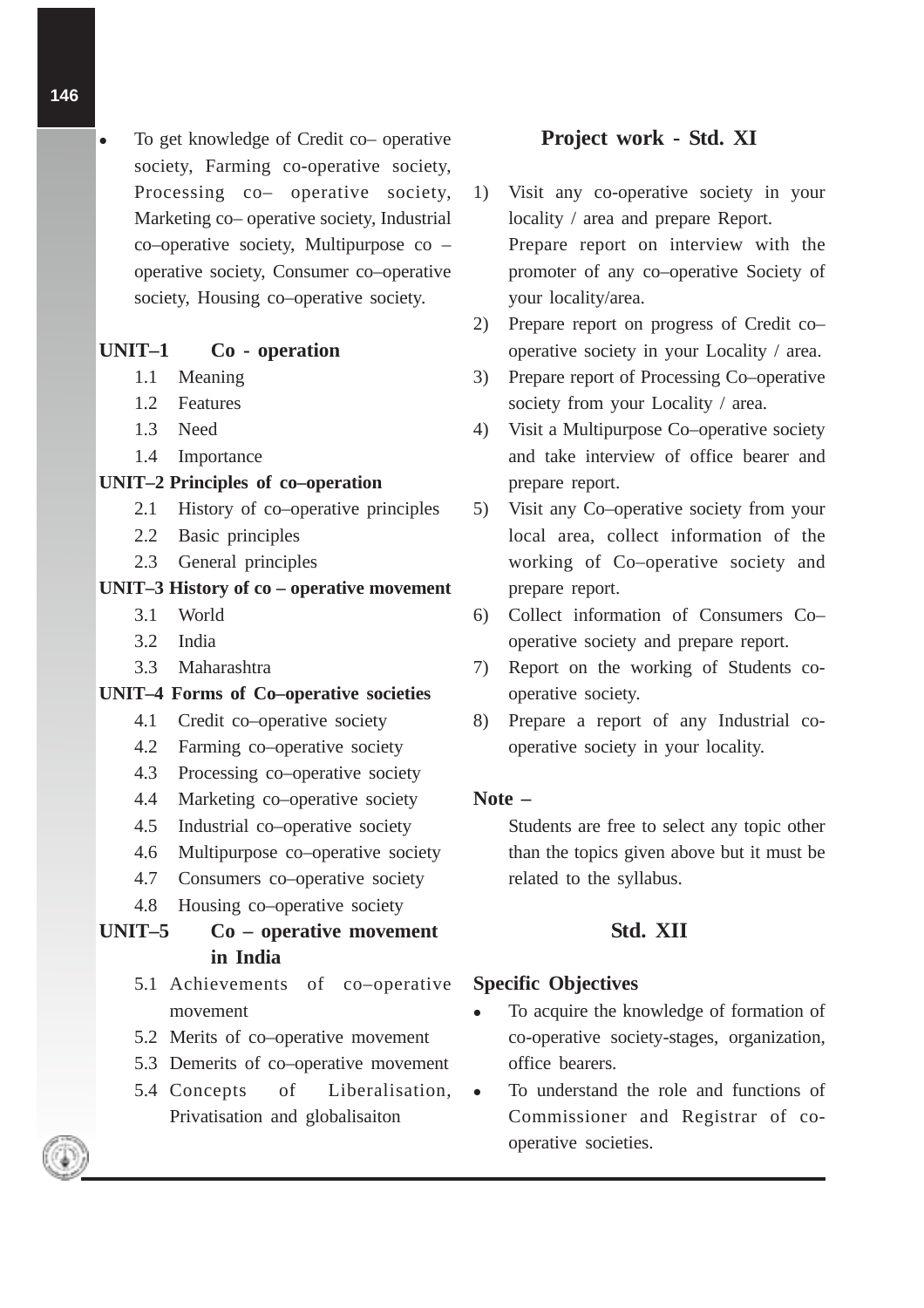- To study the legal provisions of Maharashtra State Co-operative societies Act 1960 with up to-date amendments.
- To acquire the detailed knowledge about-
	- Maintenance of Accounts and Audit of co-operative society.
	- Study of District Central Co-operative bank.
	- State Co-operative bank, Urban Cooperative bank.
	- Co-operative education and training
- To know about the impact of global economy on co-operative movement.

## **UNIT – 1 Formation of co-operative society**

Procedure as per Maharashtra Co-operative Societies Act- 1960

- 1.1 Stages in formation of co-operative society
- 1.2 Promotion stage
- 1.3 Registration stage
- 1.4 Promoter Meaning, Functions, responsibilities

## **UNIT – 2 Organization of co-operative society**

- 2.1 Member-Meaning, Types, Rights, Responsibilities
- 2.2 Managing committee Functions, Powers, Responsibilities.
- 2.3 Office Bearers-Functions, Powers, Responsibilities
	- a. Chairman Functions, Powers, Responsibilities
	- b. Vice Chairman Functions, Powers, Responsibilities
	- c. Secretary- Meaning and Definitions, Functions, Qualities of an ideal secretary
- 2.4 Correspondence of Secretary of a co-operative society with the Registrar, Member and Managing **Committee**
- **UNIT 3 Role of Commissioner and Registrar of co-operative societies.**
	- 3.1 Registrar Role, Functions, Powers, Responsibilities.
	- 3.2 Commissioner.
- **UNIT 4 Study of Maharashtra State Co-operative Societies Act-1960 with up to date amendments in connection with.**
	- 4.1 Capital raising
	- 4.2 Meetings
	- 4.3 Maintenance of Accounts and Audit
- **UNIT 5 A brief study of following Co-operative organizations in the light of Co- operative movement in Maharashtra**
	- 5.1 District central co–operative banks.
	- 5.2 Maharashtra State co–operative bank.
	- 5.3 Urban co–operative banks.

## **UNIT – 6 Co–operative Education and Training**

- 6.1 Concept of Co operative Education and Training.
- 6.2 Objectives and Need of Co operative Education and Training.
- 6.3 Organisational Structure of Cooperative Education and Training Centres in Maharashtra.
- 6.4 Vaikunthlal Mehta National Institute of Co – operative Management and Research, Pune in Co – operative Education and Training.